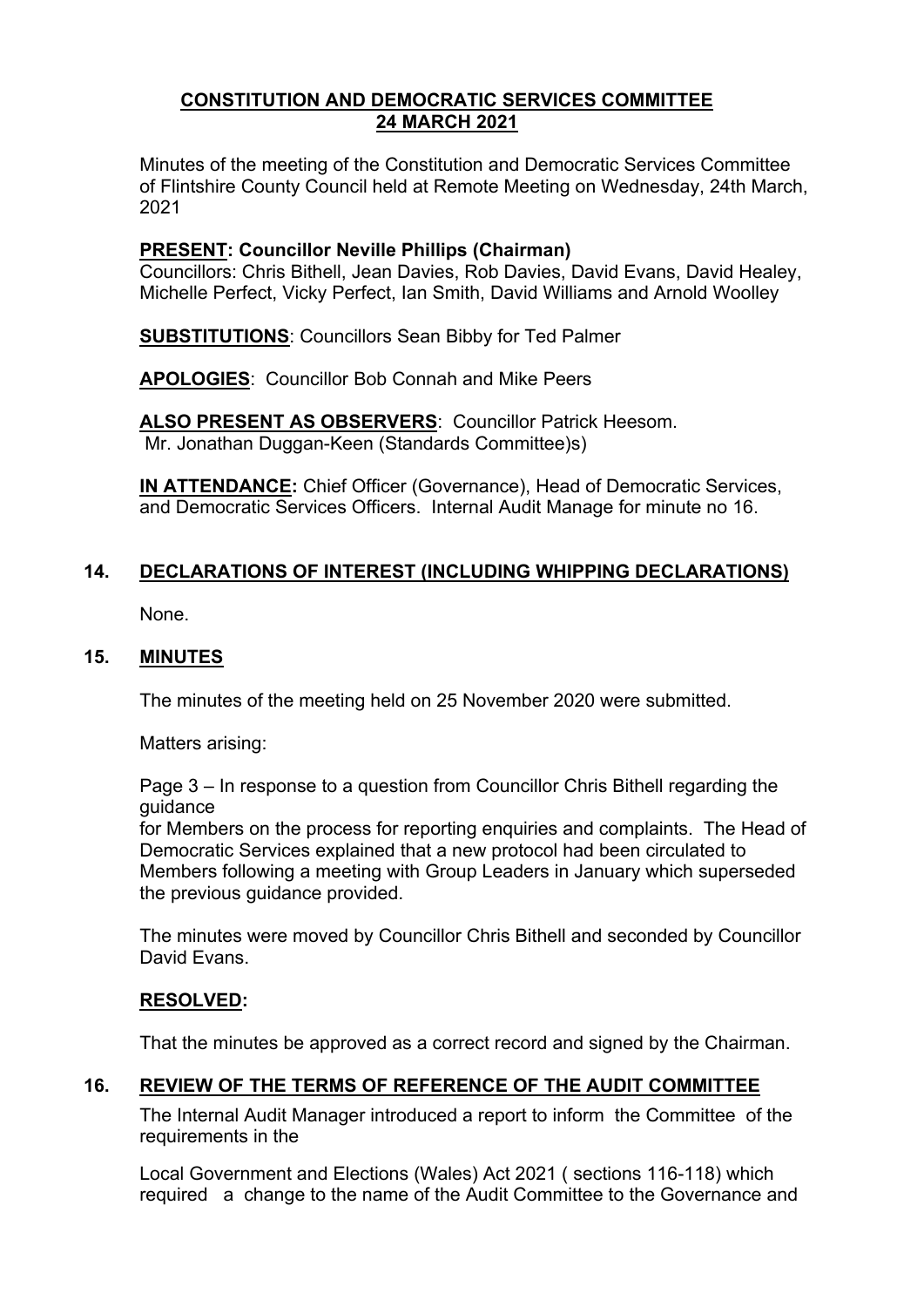Audit Committee. Appended to the report was the current Terms of Reference for the Audit Committee which had been updated to reflect the renaming of the Committee and to include the new functions going forward, as detailed in the report. The Internal Audit Manager said that the terms of reference had also been updated to address the additional changes that would be required to the composition of the renamed Governance and Audit Committee in May 2022. These changes would include the additional appointment of a lay member and also the Chair of the Governance and Audit Committee being a lay member.

The Internal Audit Manager reported that the draft Terms of Reference had been submitted to the Audit Committee prior to the meeting of the Constitution & Democratic Services Committee held today and the proposed changes to the terms of reference had been acknowledged. If accepted by the Committee they would be presented to County Council on 1 April for approval

The recommendation in the report was moved by Councillor Chris Bithell and seconded by Councillor Jean Davies.

### **RESOLVED**:

That the updated terms of reference as appended to the report which includes the amended name of the Council's Audit Committee and the new functions as set out in the Local Government and Elections (Wales) Act 2021 be acknowledged

# **17. REVIEW OF PROTOCOL FOR MEETING CONTRACTORS**

The Chief Officer (Governance) explained that the Protocol had been reviewed as part of the Committee's rolling programme of reviewing the Constitution. The periodic refresh was an opportunity to check that the document remained up to date and pertinent. He provided background information and said the Protocol explained the considerations that apply to the award of contracts and the determination of planning applications. It gave guidance on whether Members should meet with people seeking contracts with the Council and safeguards that should be applied if they did so. The guidance remained necessary although some of the terminology needed updating and the proposed changes were as shown in Appendix 1 of the report.

The Chief Officer explained that the Protocol also gave advice on what Members should do if they were approached or lobbied by either planning applicants or objectors. The guidance on dealings with developers required updating, however, in addressing these matters the Protocol overlapped with the Planning Code of Guidance. It was suggested that the Protocol d should not seek to duplicate advice given elsewhere and the parts of the document relating to planning should be removed and the Planning Code of Guidance be updated instead. This document would be updated and reported to the Planning Strategy Group before being presented to the Constitution & Democratic Services Committee….The amended Protocol should then be included within training and induction programmes for officers who award contracts and Members of Cabinet.

Referring to Appendix 1, Councillor Chris Bithell raised a number of queries on the proposed changes to the Protocol. The Chief Officer responded to the comments and questions and provided clarification on where text had been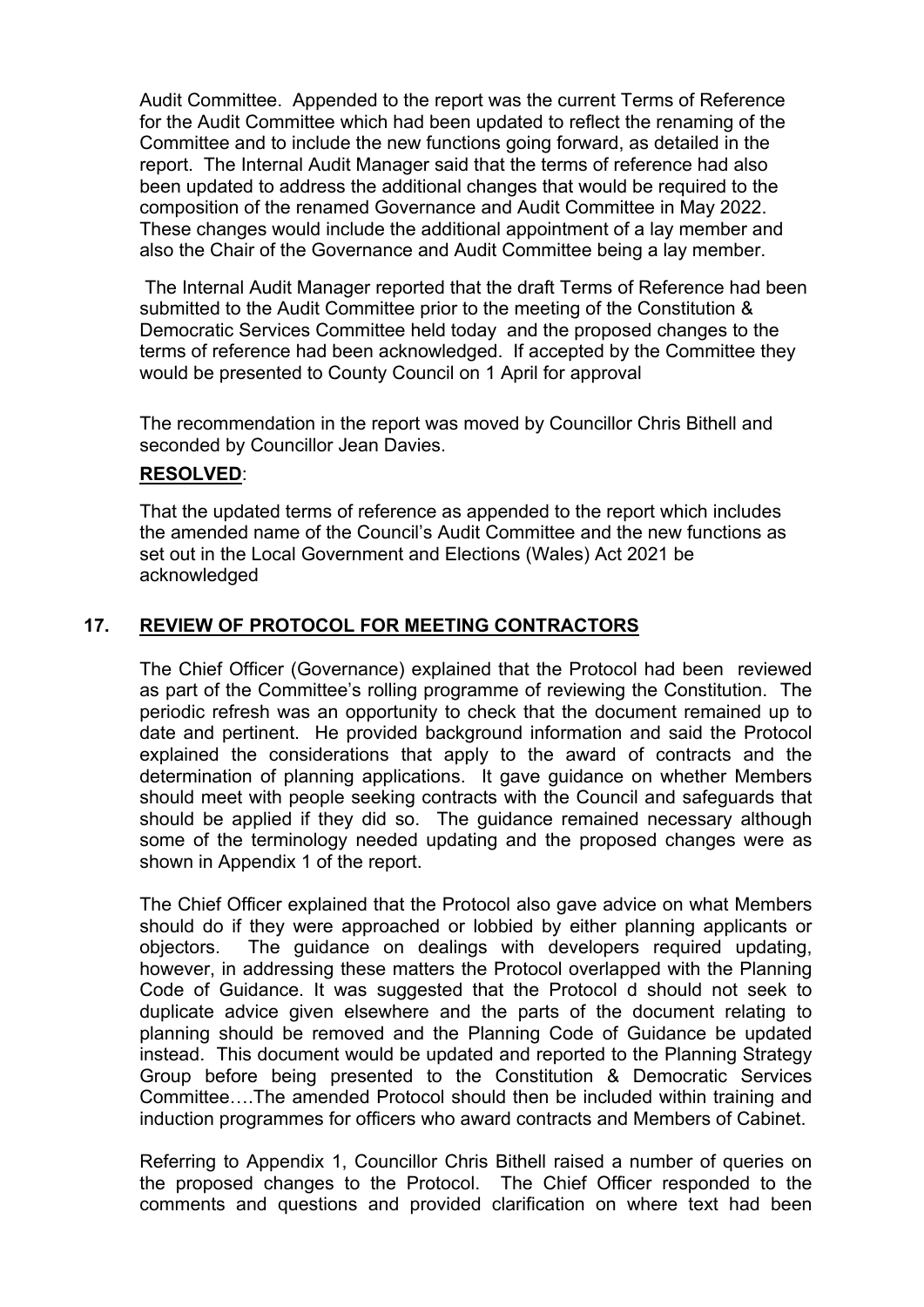inserted and deleted in the tracked changes. In response to the suggestion by Councillor Bithell the Chief Officer agreed to amend the wording on page 27, paragraph 1.3, to read as follows: "One of the overriding principles that must be complied with is that officers and Members should show no undue favour to any contractor". The Chief Officer also agreed to the further suggestion by Councillor Bithell that an additional precaution be included in section 6, page 28, that recordings of meetings/conversations should not be made without permission.

Councillor David Evans commented been on a matter which had been brought to his attention by a resident in his Ward concerning the progress of a planning application regarding a business. The Chief Officer advised that the Protocol did not prevent Members from advocating on behalf of residents in their Ward or other people. However, he agreed that further clarification could be helpful to outline the appropriate and positive role Members could undertake as community representatives if approached by applicants to request assistance in the progress of a business application which could benefit the Council or their Ward without the Member incurring any potential legal ramifications for the Council. In response to a further question by Councillor Evans concerning paragraph 1.3, page 27, the Chief Officer provided explanation of the meaning of the terminology 'undue favour' as referred to and said this was to avoid personal, or personal and prejudicial interests, being made by Members.

The recommendation in the report was moved by Councillor Chris Bithell and seconded by Councillor David Evans.

### **RESOLVED:**

- (a) That the parts of the Protocol for Members in their Dealings with Contractors/Developers and Other Third Parties relating to dealings with parties who might be bidding for or seeding a contact with the Council be amended as shown in the Appendix to the report; and
- (b) That the parts of the Protocol for Members in their Dealings with Contractors/Developers and Other Third Parties relating to Planning be transferred to the Planning Code of Guidance (to the extent that they are not already incorporated therein) and that the Planning Code of Guidance be updated.

### **18. UPDATE ON THE IMPLEMENTATION OF THE LOCAL GOVERNMENT & ELECTIONS ACT**

The Chief Officer (Governance) introduced a report to apprise the Committee of ongoing implementation of the Local Government and Elections (Wales) Act 2021. He advised that the provisions of the Act would be brought into force by three commencement orders accompanied by other relevant subordinate legislation during March 2021. These orders would bring the relevant provisions into force on a series of dates between March 2021 and 5 May 2022. As a consequence of the pandemic the commencement of a number of the Act's provisions had been postponed to 5 May 2022 to correspond with the date of the next Local Government elections. The Chief Officer reported on the main considerations and referred to the details of the commencement orders as shown in the report.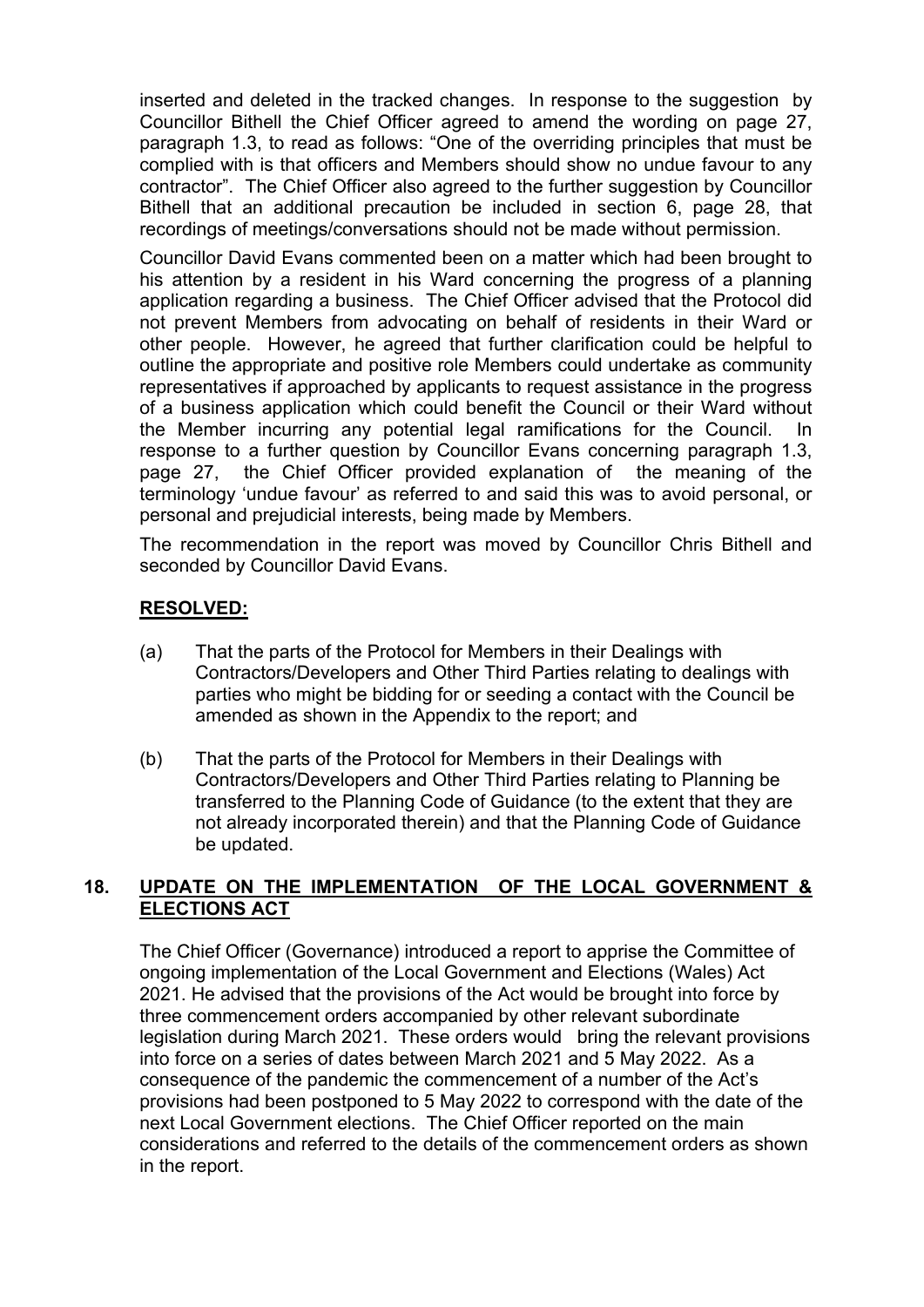The Head of Democratic Services advised that Commencement order No.2 had been made on 11 March and dealt with the performance and governance regime for principal Councils and gave Welsh Ministers new support and intervention powers. Commencement Order No.3 was made on 18 March and bought into force provisions in respect of remote attendance at local authority meetings and arrangements for local authority meetings and documents, including requiring electronic publication of certain meeting documents.

Councillor Chris Bithell raised questions on the provisions under the first commencement order and the duties from 5 May 2022 for principal councils to make arrangements to enable the electronic broadcasting of meetings; to establish a petitions scheme; and the power to require authorities to appoint joint overview and scrutiny committees. The Chief Officer advised that the Act formally made provision for the temporary arrangements put in place until May 2021 due to the pandemic for holding remote meetings. He also said that provision was being made for electronic petitions to be made available. Officers responded to the question on the enabling power to appoint joint overview and scrutiny committees and it was agreed that the Head of Democratic Services would provide further information on this duty following the meeting. The Head of Democratic Services referred to the Local Government (Wales) Measure 2011 which advised that local authorities may set up joint scrutiny committees and explained that the wording had been changed from 'may' to 'must'.

Councillor Chris Bithell also sought clarification on the removal of the restriction on monitoring officers also being designated Head of Democratic Services, and on the abolition of polls consequent on a Community meeting, which were being brought into force on 5 May 2022 for principal councils. In response the Chief Officer advised that the first matter had been to provide a statutory separation of powers: the post of Head of Democratic Services which provided support to non-executive members to fulfil their role was not combined with the post of the Monitoring Officer. In response to the second matter he outlined how community polls were conducted and commented that the Welsh Government had probably determined that there were better ways of engaging with the public to determine public opinion

The recommendation in the report was moved by Councillor Jean Davies and seconded by Councillor David Healey.

## **RESOLVED:**

That the implementation timetable be noted and further updates be provided in due course.

## **19. FAMILY ABSENCE FOR MEMBERS OF LOCAL AUTHORITIES (WALES) (AMENDMENT) REGULATIONS 2021.**

The Head of Democratic Services introduced a report to inform the Committee of the increase in adopter's absence entitlement for Members. He provided background information and advised that the relevant part of the Constitution had been changed to reflect the new increase in adoption absence period for local authority members from 2 to 26 weeks